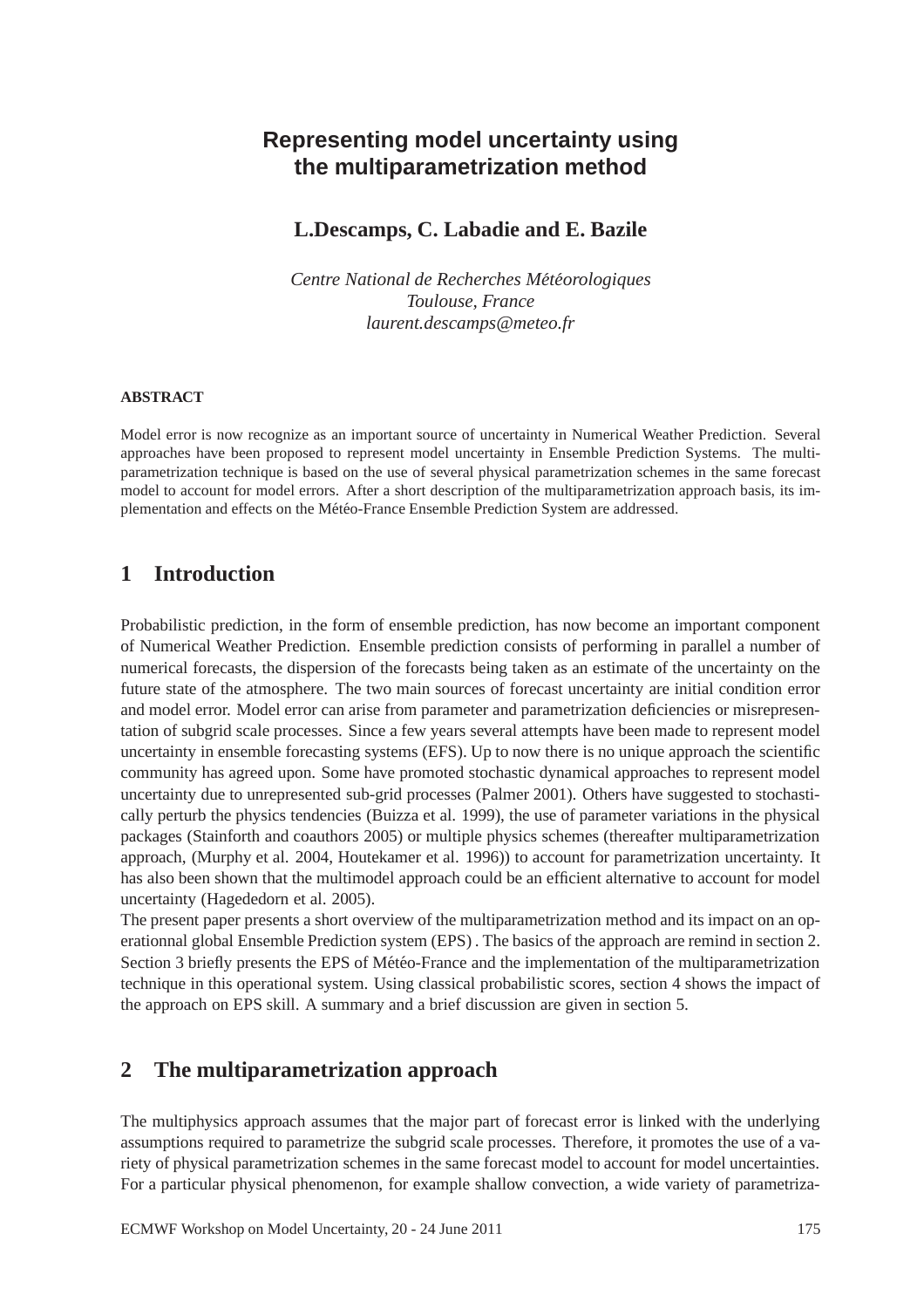tion schemes have been developped and proposed in the past decades by the scientific community to properly represent it in a numerical model. The schemes differ on how convection and its effect on the flow are represented. None of them is perfect but the variety of the schemes could be view as a sample of the uncertainty in the representation of the physical phenomenon.

An important underlying assumption of the multiparametrization approach is that the different schemes should produce different evolutions of the atmosphere but with comparable global skill. On a day to day basis the differences between forecasts based on different parametrization schemes should reflect the uncertainty of the flow evolution while over a long period of time the different forecasts should have the same statistical skill.

This point has been for example verified in a 1997 paper of Wang and Seaman. Using the MM5 Mesoscale model (Dhudia 1993), the authors compare four cumulus parametrization schemes for six different precipitation events over the United States of America. They show that on a case to case basis the different schemes produce different evolutions of the convective activity. Concerning the general skill of the schemes they conclude that 'None of the schemes consistently out performs the others by a wide margin or in all measures of skill'.

#### **2.1 Effectiveness of the multiparametrization approach**

The effectiveness of the multiphysics approach has been confirmed in several studies. For global Ensemble Prediction System (EPS), Houtekamer et al. (1996) and Charron et al. (2010) show that it has a positive impact on the Canadian EPS skill. Houtekamer et al. show that the use of multiphysics increases by about 20% of the ensemble spread. Charron et al. (2010) note that it has a positive impact on the reliability component of the Brier Skill Score (BSS) for 24h rainfall and mid-tropospheric temperature. Focusing on strong convective events, Stensrud et al. (2000) and Jones et al. (2007) show that the use of multiple parametrization schemes in a Mesoscale Local Area Model-EPS has a positive impact on forecast skill, especially when large-scale forcing is weak.

In a recent paper, Berner et al. (2011) used two 10 members Short-Range EFS with a Mesoscale model over the United States of America. One ensemble uses multiparametrization approach, the other uses Spectral Kinetic Energy Backscatter technique (SKEB). The authors conclude that SKEB outperforms multiparametrization technique for upper air variables. For near-surface variable, multiphysics approach outperforms SKEB. The best performing ensemble system is obtained by combining the two approaches (this last point has also been pointed out by Charron et al. (2010) and Hacker et al. (2011)).

## **3 The PEARP system**

PEARP (Prevision d'ensemble ARPege) is the operationnal EPS of Météo-France. PEARP uses the ARPEGE model (courtier et al. 1991) with an horizontal spectral truncation of T538 and a stretching factor of 2.4 (variable horizontal resolution with a maximum of 15km over France). There are 65 levels on the vertical with a top level at 50km. The ensemble size is 35 members including a control 'unperturbed' member, which is a 'coarser resolution' version of the deterministic operational ARPEGE forecast, and 34 perturbed members centered around the control one. PEARP is running twice a day at 06UTC (72h forecast range) and at 18UTC (108h forecast range).

#### **3.1 Initial perturbations**

The initial perturbations of PEARP are built by combining a small ensemble data assimilation system (AEARP) with Tl95 singular vectors (SVs). The SVs are computed over 7 different areas (EU-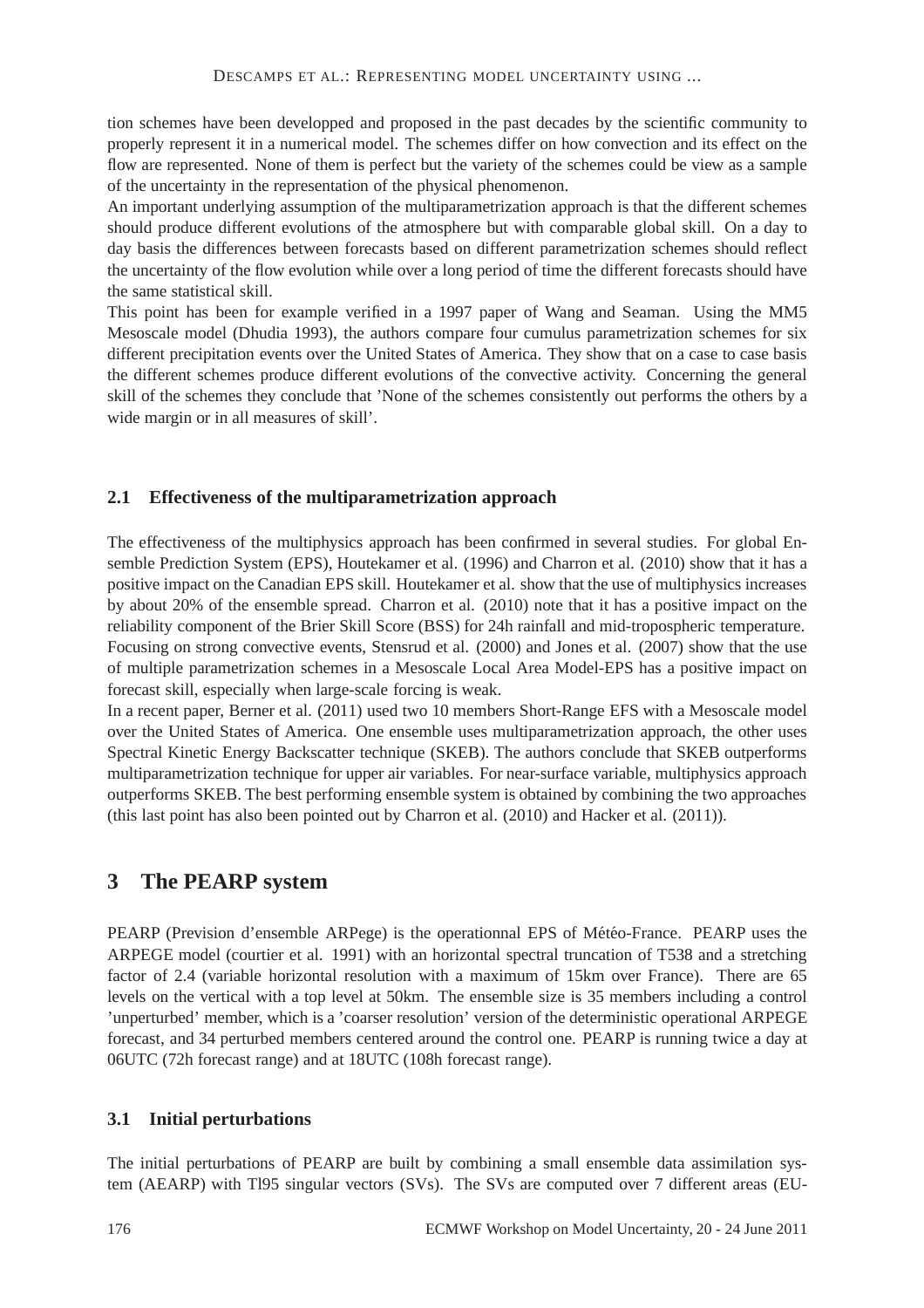RAT (30N/80W/65N/40E), the complement of EURAT over Northern hemisphere, Southern hemisphere (30S/90S) and four tropical areas where cyclonic activities is likely to occur), with different optimization times (18h for Europe and Tropical areas, 24h for all other) and norms (Kinetic Energy norm for Tropical SVs, dry Total Energy norm for all other).

### **3.2 Model error**

In PEARP, the multiphysics approach is used with a set of 10 differents physical parametrizations sets, including the ARPEGE operational physical package (see table [1\)](#page-2-0). We consider two different vertical diffusion schemes : the Louis scheme (Louis 1979 thereafter L79), and a prognostic Turbulent Kinetic Energy scheme (TKE, cuxart et al. 2000, Bazile et al. 2008, Bouteloup et al. 2009). For shallow convection we use the 'modified Richardson number' formulation proposed by Geleyn (1987 thereafter G87) or a mass flux scheme (thereafter KFB approach) written by Bechtold et al. (2001) based on a CAPE closure with an updraft derived from Kain and Fritsch (1993). For deep convection we use the Bougeault mass flux scheme with the orginal closure on the moisture convergence (1985, thereafter B85) or the CAPE formulation. For computing oceanic fluxes we consider the classical Charnock formulation (Charnock 1955, thereafter C55) and the ECUME (Exchange Coefficients from Multi-campaigns Estimates) scheme (Belamari 2005).

Slightly modified version of some schemes are also used. In CAPE*mod* and B85*mod* deep convection is allowed only if cloud top is above 3000m. In TKE*mod*, the parametrization is used without horizontal advection. In ECUME*mod*, ECUME is used with a modified tuning for the exchange coefficient for the humidity to reduce the evaporation over the sea.

An objective deterministic evaluation of each of the combination has been done. Over two one-month periods (March 2008 and December 2010) and for different variables (500hPa geopotential height, 850hPa temperature, 850hPa wind speed, mean sea level pressure, 24h precipitation) it has been verified that, as assumed in the multiparametrization approach, the different combinations have similar global skills.

| number | diffusion scheme   | shallow convection | deep convection       | oceanic fluxes  |
|--------|--------------------|--------------------|-----------------------|-----------------|
| ref    | <b>TKE</b>         | <b>KFB</b>         | <b>B85</b>            | <b>ECUME</b>    |
| 001    | L79                | G87                | <b>B85</b>            | C <sub>55</sub> |
| 002    | L79                | <b>KFB</b>         | $\mathsf{CAPE}_{mod}$ | <b>ECUME</b>    |
| 003    | <b>TKE</b>         | <b>KFB</b>         | <b>B85</b>            | $ECUME_{mod}$   |
| 004    | L79                | KFB                | $B85_{mod}$           | C <sub>55</sub> |
| 005    | L79                | G87                | <b>CAPE</b>           | C <sub>55</sub> |
| 006    | L79                | G87                | <b>CAPE</b>           | <b>ECUME</b>    |
| 007    | L79                | <b>KFB</b>         | $\mathsf{CAPE}_{mod}$ | C <sub>55</sub> |
| 008    | $\text{TKE}_{mod}$ | KFB                | <b>B85</b>            | <b>ECUME</b>    |
| 009    | <b>TKE</b>         | $KFB_{mod}$        | <b>B85</b>            | $ECUME_{mod}$   |

<span id="page-2-0"></span>*Table 1: Physical parametrizations used in PEARP, see section 2 for details.*

## **4 Impact of the multiparametrization approach on PEARP**

Using classical probabilistic scores, impact of the multiparametrization approach on PEARP skill has been evaluated. Two PEARP configurations have been running : a reference system (REF) which does not include any technique for taking into account model error and another one (MUP) which include the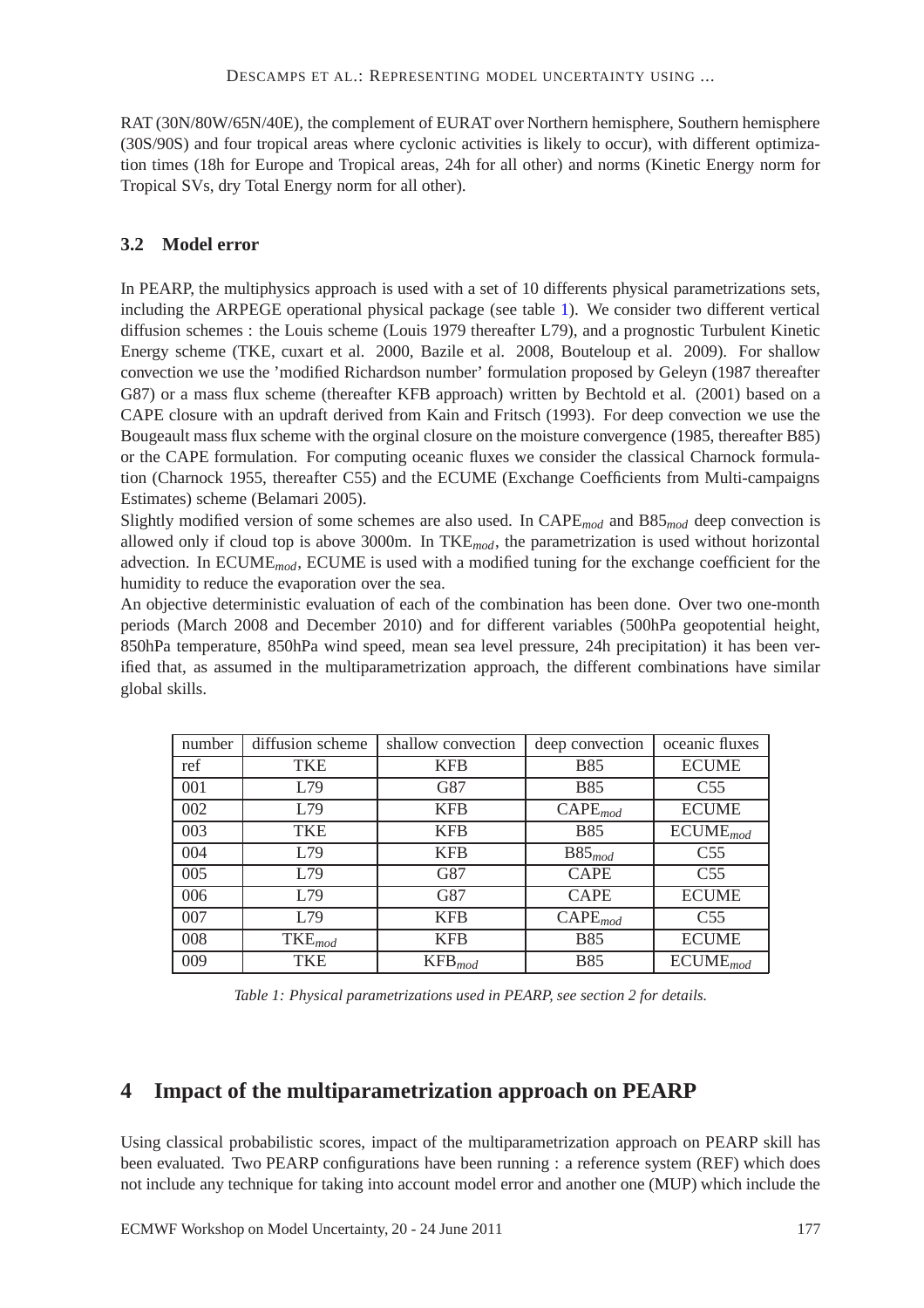

<span id="page-3-0"></span>*Figure 1: Evolution of the* δ *score, as a function of lead time, for 850hPa temperature, for two expermients: REF (solid line) and MUP (dash line).*

multiparametrization approach.

Scores have been computed over two one-month periods (March 2008, December 2010) for synoptic scale variables (850hPa temperature, 500hPa geopotential height, 850hPa wind speed, mean sea level pressure) and local weather variables (24h precipitation, 10 meter wind speed). For synoptic scale variables scores have been computed against ARPEGE analysis. For local weather variables SYNOP observations have been used as the reference.

Figure [1](#page-3-0) shows the time evolution of the  $\delta$  score for 850hPa temperature over Norhtern Hemisphere (20N/90N) comPuted over March 2008. The  $\delta$  score is a measure of the effective flatness of the rank histogram (Candille and Talagrand 2005). The rank histogram is a measure of the reliability of an EPS: the flatter the histogram (the lower the  $\delta$  score), the better the reliability.

It can be seen that the MUP experiment has a significantly better score than the REF experiment. For the REF experiment, the increase of the  $\delta$  score between 24h and 72h is caused by a systematic negatif biase of the forecasts ('J shape' rank histograms, not shown). In the MUP experiment, the use of different physical packages which have different biases (positive or negative) allows to obtain flatter histograms and a natural decrease of  $\delta$  score with forecast lead time.

Using the multiparametrization approach greatly improves the reliability of PEARP for 850hPa temperature. The same results (not shown) have been found for other variables and for other measure of reliability such as the reduced centered random variable (Candille et al. 2007).

Figure [2](#page-4-0) shows the time evolution of the Brier Skill Score (BSS) for 10-meter wind speed over an Europe-Atlantic area (20N/60W/72N/40E) computed over December 2010. The event used to compute BSS has, over the verification period, a climatological frequency of 0.5. The BSS is a positively oriented score: the higher the BSS, the better the resolution of the system. It can be observed that the MUP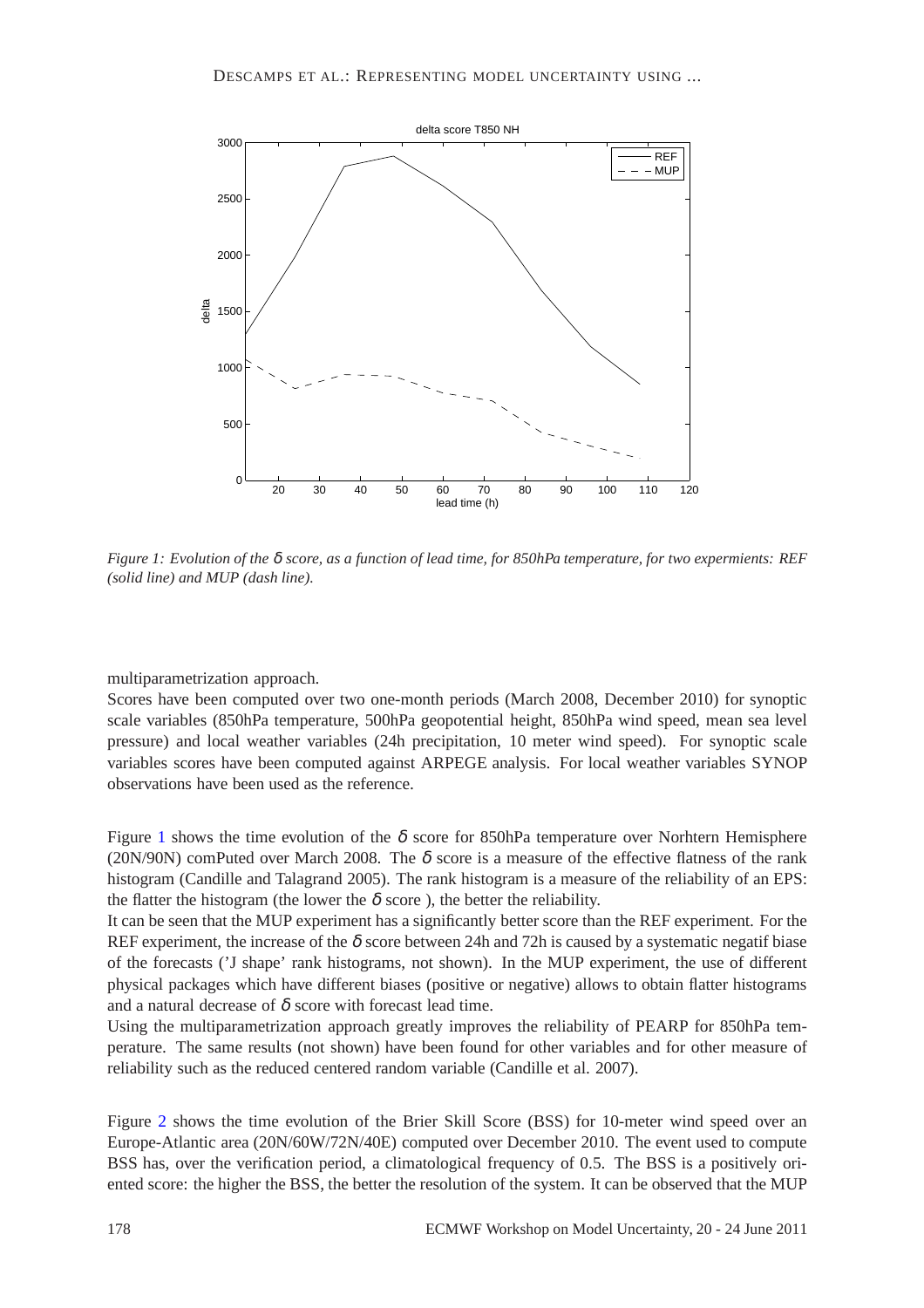

<span id="page-4-0"></span>*Figure 2: Evolution of the Brier Skill Score, as a function of lead time, for 10m wind speed, for two expermients: REF (solid line) and MUP (dash line).*



<span id="page-4-1"></span>*Figure 3: Same as Fig2 but for 24h precipitation.*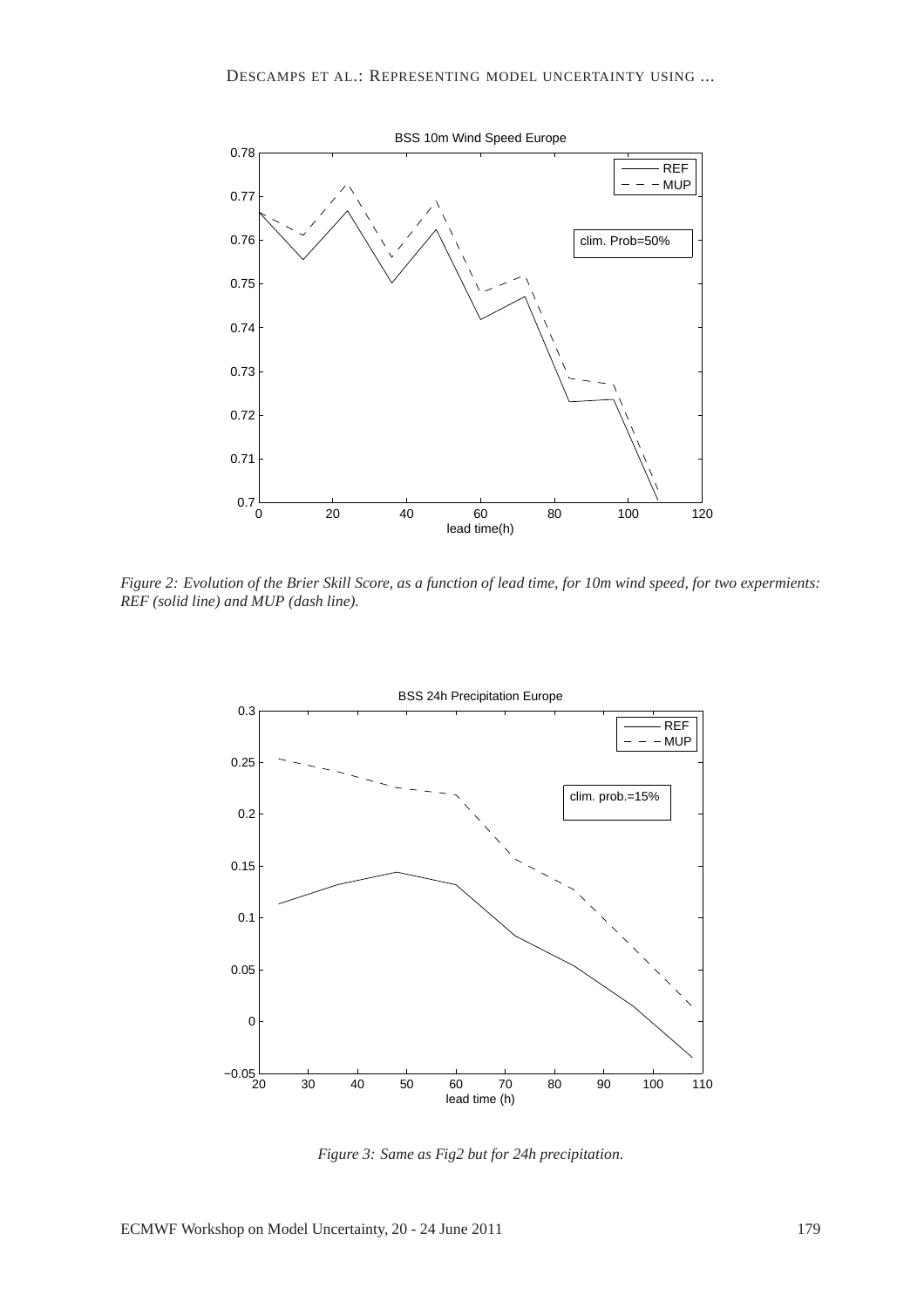#### DESCAMPS ET AL.: REPRESENTING MODEL UNCERTAINTY USING ...

experiment obtains better score than the REF one.

Computed over the same verification period and the same Europe-Atlantic area, figure [3](#page-4-1) shows the time evolution of the Brier Skill Score (BSS) for 24h precipitation. The event used to compute BSS has, over the verification period, a climatological frequency of 0.15. As for figure [2](#page-4-0) it can be seen that the use of multiparametrization significantly improve the resolution of PEARP.

For a wide range of variables and the two periods of verification used in this study, the MUP system shows better scores than the REF system (not shown). The general conclusion is that the use of the multiparametrization approach has a positive impact on the skill of the PEARP system. The positive impact is more pronounced on the reliability of Mid-Tropospheric temperature and precipitation.

## **5 Summary and discussion**

Since a few years model error has been recognized as an important source of forecast uncertainty. Differing on the views of the nature of model error, several techniques have been proposed to represent it in EPS. The multiparametrization approach is based on the idea that most of forecast error is due to the assumptions used to develop the parametrization schemes in the Numerical Weather Prediction models. Therefore, it suggests the use of a wide range of physical parametrization schemes in the same Numerical Weather prediction System to sample model uncertainties. It implicitly assumes that the different schemes could produce different evolutions of the atmosphere while having the same global skill. The effectiveness of the multiparametrization approach has been demonstrated in a wide range of studies.

Most of papers show that using multiparametrization technique for LAM as for global EPS improves the skill of the systems. This has been confirmed in this paper for the global EPS of Météo-France. Implementing multiparametrization has greatly improved PEARP reliability and resolution.

As stressed in Charron et al. (2010) a pratical drawback of multiparametrization approach is that the maintenance of several state-of-the-art subgrid parametrizations packages within the same NWP model is very challenging. The recent development of calibration techniques and its need for reforecast data sets (Hagedorn et al. 2008, Hamill et al. 2008) potentially raises another practical problem. Using a single reforecast data set may not be sufficient to properly calibrate an EPS that uses multiple sets of parametrization schemes. One may need a reforecast data set for each of the physical package to properly represent the global behavior of the system. This could greatly increase the numerical cost of the calibration procedure.

The use of stochastic techniques could be a costless alternative to multiparametrization approach. Recent studies (Hacker at al. 2011, Palmer et al. 2009, Berner et al. 2011) have proven their ability to produce, for synoptic-scale variables, similar or better probabilistic skill than multiparametrization approach. An interesting outcome of these works is that combining stochastic-dynamic techniques with multiparametrization approach yield to the most skillfull EPS. The authors (Berner et al. 2011) argue that different model-error approaches could represent fundamentally different forms of model error.

## **References**

Bazile, E., Y. Bouteloup, F. Bouyssel, and P. Marquet, (2008). From the gabls's result to the arpege nwp system: an easy ride ? 18th Symposium on Boundary Layer and Turbulence Stockholm-Sweden, AMS.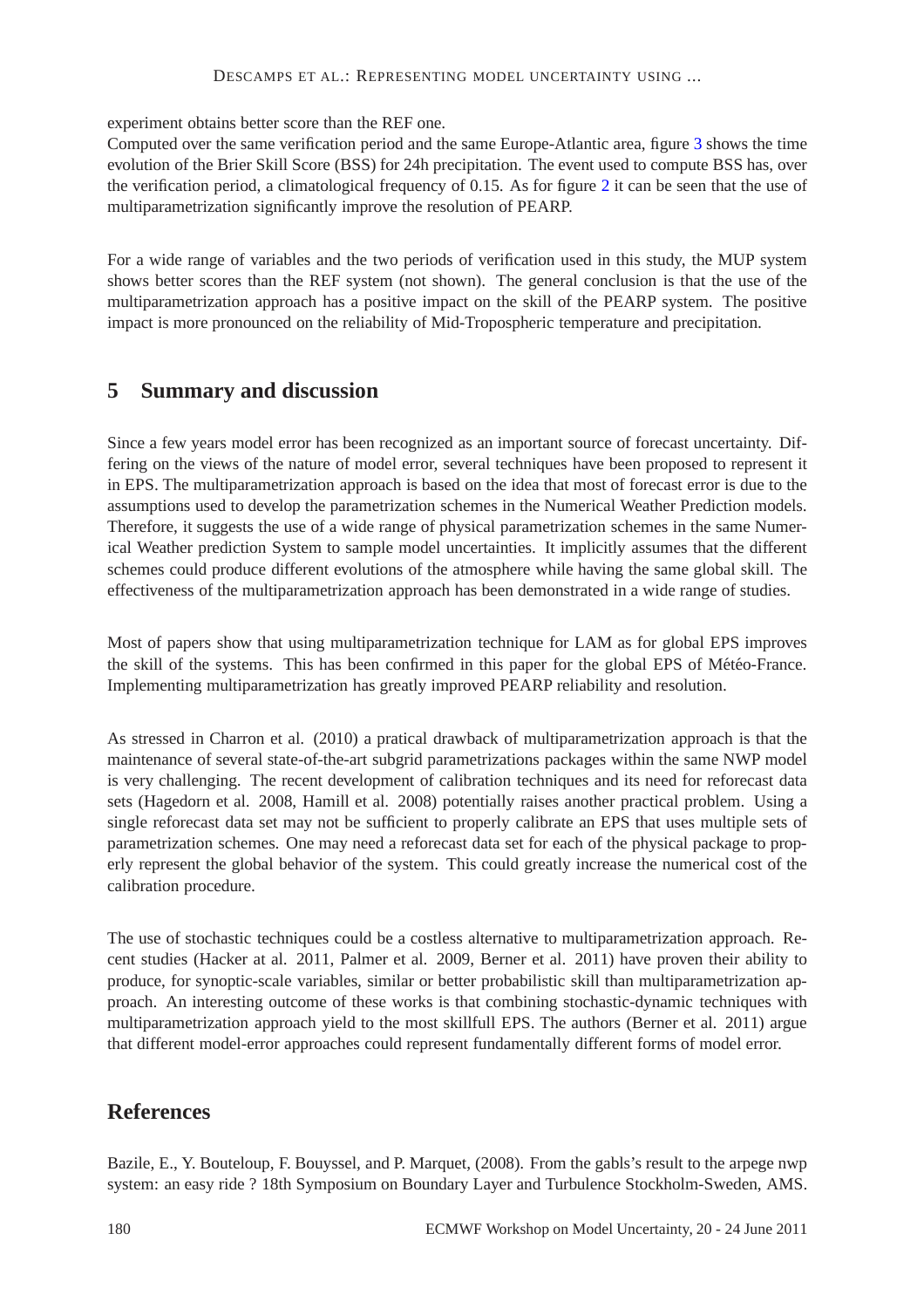Bechtold, P., E. Bazile, F. Guichard, P. Mascart, and E. Richard, (2001). A mass flux convection scheme for regional and global mo dels. Quart. J. Roy. Meteor. Soc., 127, 869-886.

Belamari, S., (2005). Report on uncertainty estimates of an optimal bulk formulation for surface turbulent fluxes. Tech. rep., Marine Environment and Security for the European Area-Integrated Project. Deliverable D4.1.2.

Berner, J., S.-Y. Ha, J. Hacker, A. Fournier, and C. Snyder, (2011). Mo del uncertainty in a mesoscale ensemble prediction system: sto chastic versus multiphysics representation. Mon. Wea. Rev., 139, 1972-1995.

Bougeault, P., (1985). A simple parameterization of the large-scale effects of cumulus convection. Mon. Wea. Rev., 113, 2105-2121.

Bouteloup, Y., E. Bazile, F. Bouyssel, and P. Marquet, (2009). Evolution of the physical parametresitions of arpege and aladin-mf models. ALADIN Newsletter, Météo-France, 35, 48-58.

Buizza, R., M. Miller, and T. N. Palmer, (1999). Stochastic representation of mo del uncertainties in the ECMWF Ensemble Prediction System. Quart. J. Roy. Meteor. Soc., 125, 2887-2908.

Candille, G., C. Côté, P. Houtekamer, and G. Pellerin, (2007). Verification of an ensemble prediction system against observations. Mon. Wea. Rev., 135, 2688-2699.

Candille, G. and O. Talagrand, (2005). Evaluation of probabilistic prediction system for a scalar variable. Quart. J. Roy. Meteor. Soc., 131, 2131-2150.

Charnock, H., (1955). Wind stress on a water surface. Quart. J. Roy. Meteor. Soc., 81, 639.

Charron, M., G. Pellerin, L. Spacek, P. Houtekamer, N. Gagnon, H. Mitchell, and L. Michelin, (2010). Toward random sampling of mo del error in the canadian ensemble prediction system. Mon. Wea. Rev., 138, 1877-1901.

Courtier, Ph., C. Freydier, J.F. Geleyn, F. Rabier, and M. Rochas, (1991). The ARPEGE project at Météo-France. ECMWF Seminar Proceedings, pp 193-231, Reading.

Cuxart, J., P. Bougeault, and J.-L. Redelsperger, (2000). A turbulence scheme allowing for mesoscale and large-eddy simulations. Quart. J. Roy. Meteor. Soc., 126, 1-30.

Dhudia, J., (1993). A non-hydrostatic version of the penn state ncar mesoscale mo del validation, test and simulation of atlantic cyclone and cold front. Mon. Wea. Rev., 121, 1493-1531.

Geleyn, J., (1987). Use of a mo dified Richardson number for parametering the effect of shallow convection. NWP Symposium J. Meteor. Soc. Japan, Tokyo.